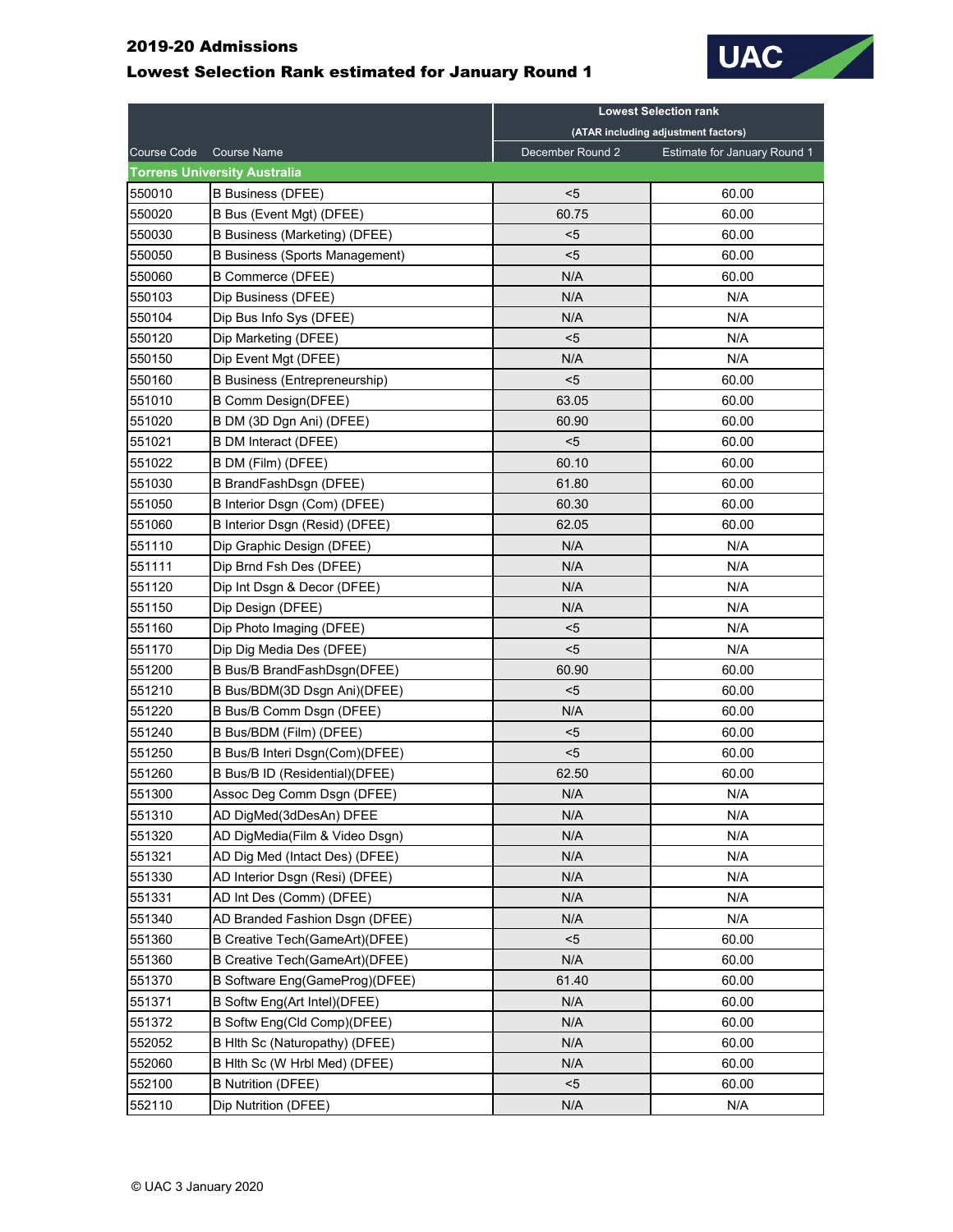## 2019-20 Admissions

## Lowest Selection Rank estimated for January Round 1



|                    |                                       | <b>Lowest Selection rank</b>        |                                     |
|--------------------|---------------------------------------|-------------------------------------|-------------------------------------|
|                    |                                       | (ATAR including adjustment factors) |                                     |
| <b>Course Code</b> | <b>Course Name</b>                    | December Round 2                    | <b>Estimate for January Round 1</b> |
| 552120             | <b>B Applied Public Health (DFEE)</b> | N/A                                 | 60.00                               |
| 552130             | Dip Health & Wellbeing (DFEE)         | N/A                                 | N/A                                 |
| 552170             | Dip Beauty&SpaPractice(DFEE)          | N/A                                 | N/A                                 |
| 552180             | B Hith Sc (Aesthetics) (DFEE)         | N/A                                 | 60.00                               |
| 552181             | BHIth Sc (Clin Nutr) (DFEE)           | N/A                                 | 60.00                               |
| 552190             | Dip Counsel&CommSkills(DFEE)          | $5$                                 | N/A                                 |
| 552210             | B AppSocSc(CommtyServ) (DFEE)         | N/A                                 | 60.00                               |
| 552220             | B AppSocSc(Counselling) (DFEE)        | $5$                                 | 60.00                               |
| 552220             | B AppSocSc(Counselling) (DFEE)        | N/A                                 | 60.00                               |
| 552230             | Dip Sports Development (DFEE)         | $5$                                 | N/A                                 |
| 553011             | B Bus Info Sys (DFEE)                 | N/A                                 | 60.00                               |
| 553020             | B Bus (Hospitality Mgt) (DFEE)        | $5$                                 | 60.00                               |
| 553020             | B Bus (Hospitality Mgt) (DFEE)        | N/A                                 | 60.00                               |
| 553040             | B Bus (Tourism Mgt) (DFEE)            | $5$                                 | 60.00                               |